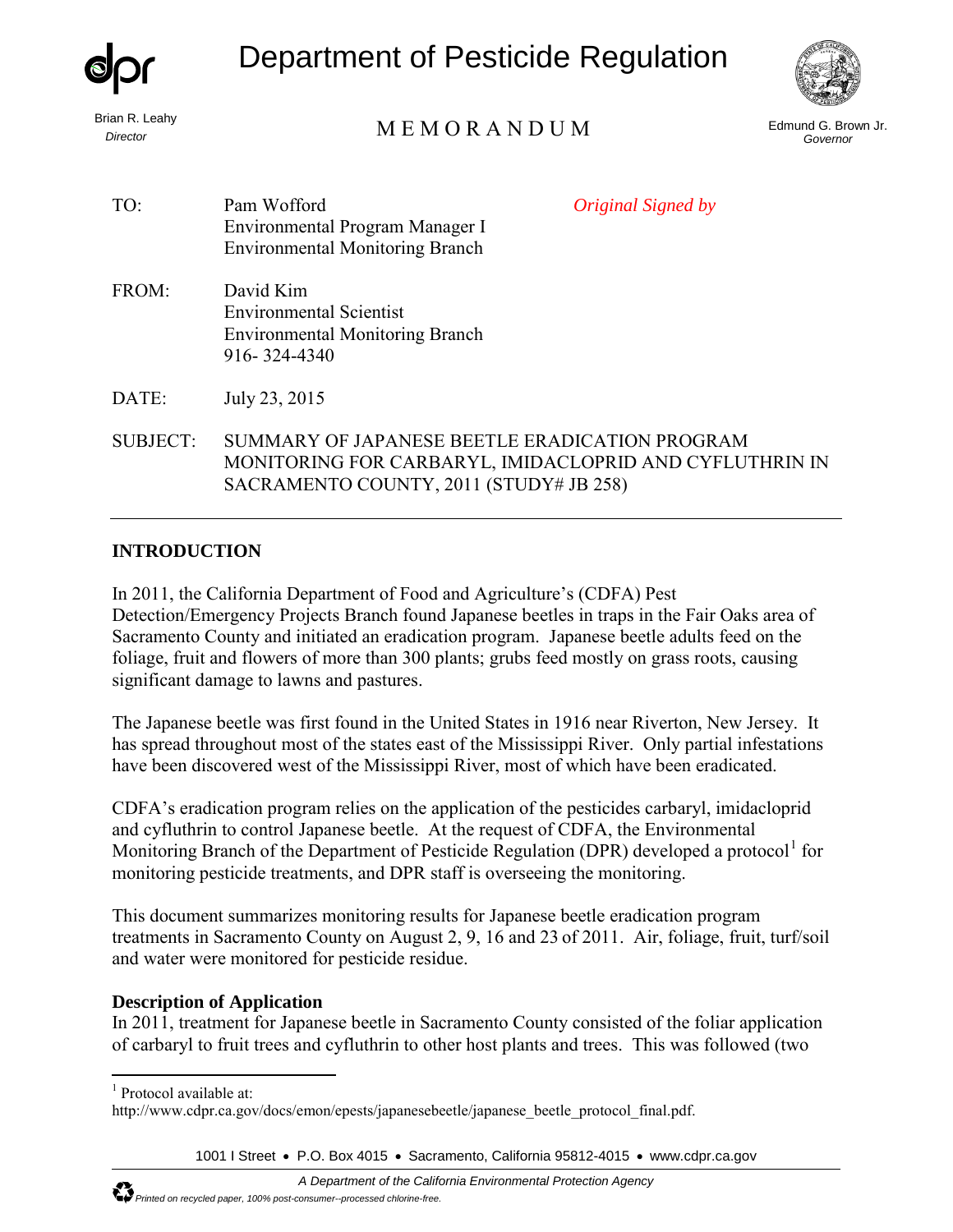weeks later) by a second foliar application of carbaryl and cyfluthrin plus an application of granular imidacloprid to turf/soil.

Specific pesticide products used for Japanese beetle eradication treatments are listed below.<sup>[2](#page-1-0)</sup>

- Sevin<sup>®</sup> SL Carbaryl Insecticide (EPA Reg.# 4[3](#page-1-1)2-1227-ZA)<sup>3</sup> (carbaryl, applied at a concentration of 0.240 percent) for foliar treatment.
- Merit<sup>®</sup> 0.5 G Insecticide (EPA Reg.#432-1328-AA) (granular applied product containing 0.5 percent imidacloprid) for turf/soil treatment.
- Tempo<sup>®</sup> SC Ultra Insecticide (EPA Reg.#432-1363-AA) (cyfluthrin, applied at a concentration of 0.0046 percent) for foliar treatment.

# **Sampling Sites**

Two treatment sites were established in the Fair Oaks area of Sacramento County. Site 1 received applications of carbaryl and cyfluthrin on August 9, 2011, and applications of carbaryl, cyfluthrin and imidacloprid on August 23, 2011. Site 2 received applications of carbaryl and cyfluthrin on August 2, 2011, and applications of carbaryl, cyfluthrin, and imidacloprid on August 16, 2011.

# **MATERIALS AND METHODS**

The materials and methods used for monitoring carbaryl, imidacloprid and cyfluthrin treatments in Sacramento County during implementation of the Japanese beetle eradication program of 2011 are described in detail below. Air, foliage, fruit, turf/soil and water were sampled at various pesticide application intervals: pre-treatment (background), treatment, and post-treatment. The pesticide application tank was also sampled to establish treatment concentrations of carbaryl and cyfluthrin; the treatment concentration of granular pesticide (imidacloprid) was also established.

The number of samples collected and analyzed for carbaryl, imidacloprid and cyfluthrin for each sampling medium at each treatment site are identified in Table 1. Table 2 lists the analytical methods used for each sampling medium. All samples were analyzed by CDFA's Center for Analytical Chemistry.

<span id="page-1-0"></span> $\overline{a}$  $2<sup>2</sup>$  The mention of commercial products, their source, or use in connection with this eradication project is not to be construed as an actual or implied endorsement of such products.

<span id="page-1-1"></span><sup>&</sup>lt;sup>3</sup> United States Environmental Protection Agency pesticide product registration number.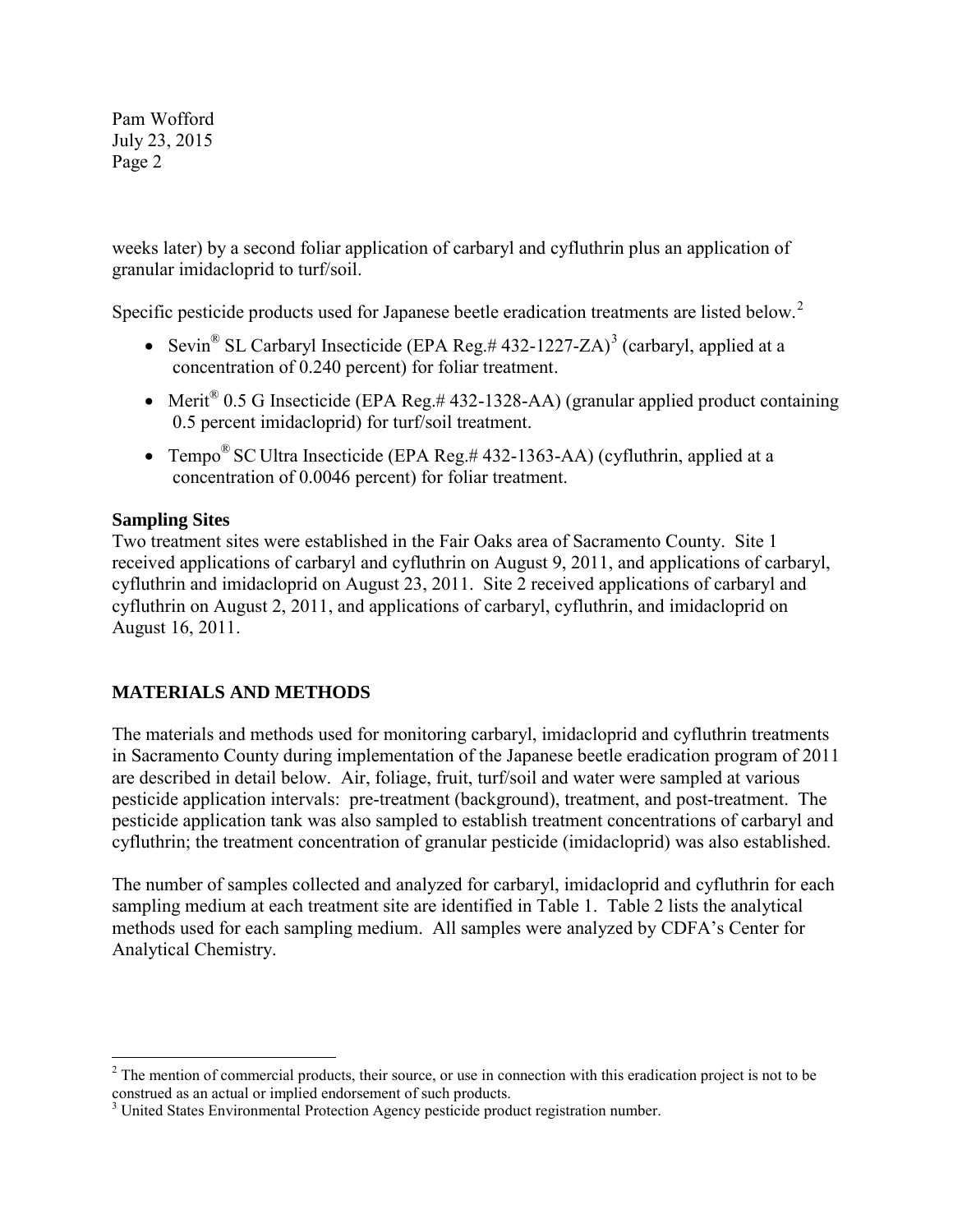### **Air Sampling**

A personal air sample pump (SKC# 224-PCXR) calibrated to 3 liters per minute mounted with XAD-2 resin tube trapping medium was used at each site. (These monitoring specifications were chosen based upon previous monitoring experience: Segawa, 2004; Kim, 2007.) Air samples were collected at the following treatment intervals (sample intervals were run consecutively and did not overlap).

- **Pre-Treatment (Background):** These samples were collected just prior to the pesticide application; the air sampler was run for a duration of 14-24 hours.
- **Treatment:** The air sampler was run for a duration of about 1-4 hours as the pesticide was being applied.
- **Post-treatment:** The air sampler was run for a duration of 20-24 hours after the pesticide application was completed.

All air samples were frozen (on dry ice or in a freezer) until delivered to the laboratory for analysis.

#### **Foliage (Whole Leaf) Sampling for Dislodgeable Residue**

Foliage samples were collected from two to three species per site and analyzed for dislodgeable carbaryl and cyfluthrin residues. Background samples were collected prior to pesticide application; post-application samples were collected after application residue had dried. Dislodgeable residue samples consisted of 30-60 grams of whole leaves placed in wide mouth Mason® jars with aluminum foil lined lids. Samples were refrigerated (on wet or blue ice) until delivered to the laboratory. Leaves were rinsed (shaken) in a water-based detergent solution within 24 hours of sample collection; the solution was then analyzed for dislodgeable residue.

#### **Fruit Sampling**

Fruit was sampled for carbaryl to ensure pesticide residues remained below maximum allowable concentrations (tolerances).[4](#page-2-0) (The maximum allowable concentration for carbaryl is 15 parts per million [ppm] in apples, based upon analysis of the entire fruit [peel and pulp].)

Apple samples were collected from one tree at Site 2 at various intervals:

- Background apple samples were collected immediately prior to the first pesticide application.
- Post-treatment apple samples were collected three days after treatment.<sup>[5](#page-2-1)</sup>

<span id="page-2-1"></span><span id="page-2-0"></span> $\overline{a}$ <sup>4</sup> In this context, the term *tolerances* refers to the United States Environmental Protection Agency limits placed on the amount of pesticide residue that can be left on foods marketed in the United States. For more information regarding pesticide tolerances, see http://www.epa.gov/opp00001/regulating/ tolerances.htm and http://www.epa.gov/opp00001/food/viewtols.htm.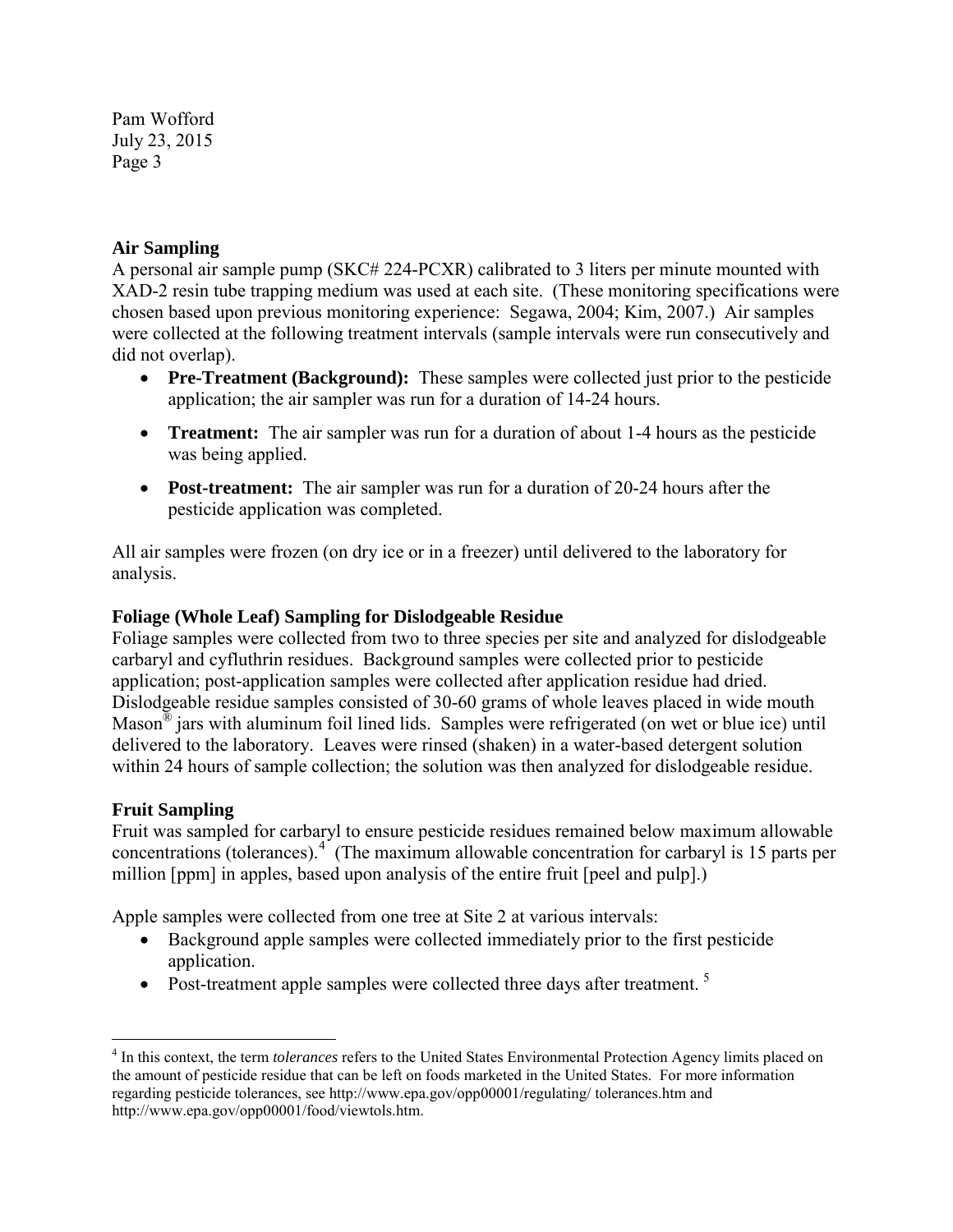- Apples were collected again two weeks after the first treatment, just prior to the second treatment with carbaryl.
- Apple samples were collected three days following the final carbaryl treatment.

Each sample consisted of a 500 gram (minimum) composite of several fruit specimens from a single apple tree. Samples were collected in a paper bag and refrigerated (on wet or blue ice) until delivered to the laboratory.

### **Turf/Soil Sampling**

Each turf/soil sample consisted of three randomly selected cores taken to a depth of 1 inch. Cores were collected using a  $2-1/2$  inch (28.56 square centimeter  $[cm^2]$ ) diameter stainless steel tube and composited into one wide mouth Mason® jar with an aluminum foil lined lid. One background sample was collected within 24-hours pre-treatment; a post-treatment sample was collected immediately after pesticide application. Turf/soil core samples were refrigerated or frozen (on wet, blue or dry ice) until delivered to the laboratory.

### **Water Sampling**

Water samples were collected from water bodies (pond/swimming pools) on the treatment site before and after pesticide application. One liter "grab" samples were collected by submersing the sample bottle and collecting water just below the surface. Samples were refrigerated (on wet or blue ice) until delivered to the laboratory.

## **Sampling Applications of Granular Pesticide—Mass Deposition Sheets (MDS)**

Mass deposition sheets  $(MDS)^6$  $(MDS)^6$  were used to establish the concentration of granular imidacloprid applications to turf/soil at the time of treatment. The MDS were placed in aluminum foil trays to prevent pesticide granules from rolling or bouncing off the sheets. MDS samples were placed in wide mouth Mason<sup>®</sup> jars with aluminum foil lined lids and refrigerated or frozen (on wet, blue or dry ice) until delivered to the laboratory.

## **Tank Mixture Sampling/Product Concentration**

Tank mixture samples of carbaryl and cyfluthrin were collected from treatment spray guns at the time of treatment to establish pesticide concentrations in the spray material. Samples consisted of half-filled 500 milliliter Nalgene® wide mouth bottles. The exterior of each bottle was rinsed to remove spilled product; bottles were then triple bagged and refrigerated (on wet or blue ice)

 $<sup>5</sup>$  This time period corresponds to the pre-harvest interval (PHI) for each commodity. The PHI is the minimum</sup> amount of time that must transpire between a pesticide application and harvest. The PHI for each commodity is listed on the pesticide label.

<span id="page-3-0"></span><sup>&</sup>lt;sup>6</sup> Mass deposition sheets (MDS) are one foot square sheets consisting of an absorbent paper with a plastic backing.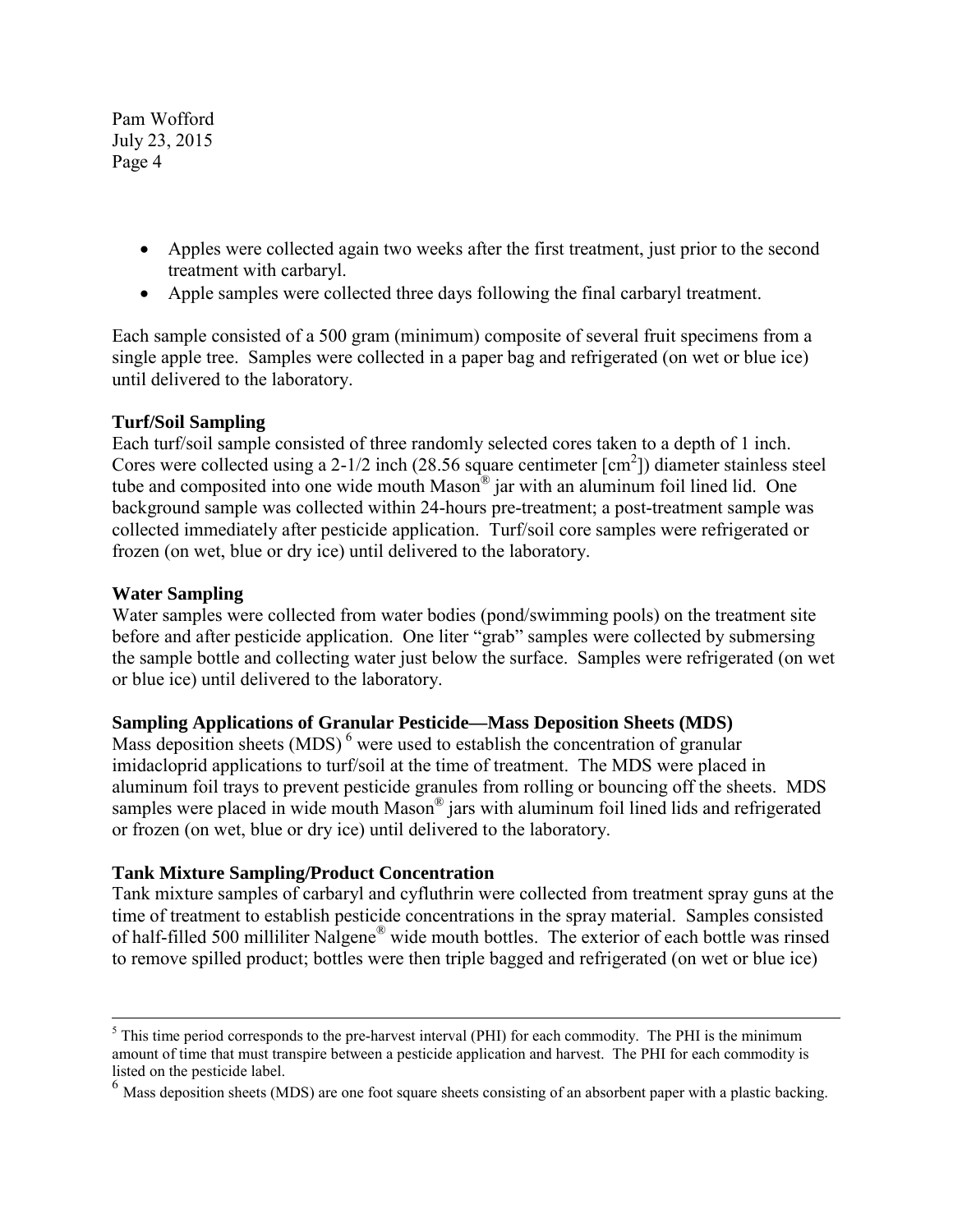until delivered to the laboratory. Tank sample results were compared to the amount/application rate specified on the product label to ensure the pesticide was mixed properly.

A sample of the imidacloprid dry granular product was sent to the laboratory and analyzed to establish the amount of active ingredient in the product. Analytical results were compared with the anticipated concentration.

## **Quality Control**

The CDFA Center for Analytical Chemistry analyzed all samples collected for this monitoring study. Standard operating procedures for continuing quality control (QC) measures are specified in QA/QC 001.00 (http://www.cdpr.ca.gov/docs/emon/pubs/sops/qaqc001.pdf). Continuing QC samples are evaluated by laboratory chemists and adjustments are made to the analytical equipment on an as-needed basis to ensure analytical integrity.

## **RESULTS AND DISCUSSION**

#### **Air**

#### *Site 1—August 9 and 23, 2011 Treatments*

No imidacloprid residues were detected in three samples (one each taken prior to, during, and after treatment) for the August 23 treatment (Table 3). Similarly, no cyfluthrin residues were detected in three samples each from the August 9 and August 23 treatments (each set of three contained one sample taken prior to, during, and after treatment). No carbaryl samples were collected from Site 1.

#### *Site 2—August 2 and 16, 2011 Treatments*

Analysis of five carbaryl samples collected at Site 2 (two samples from the August 2 treatment, three samples from August 16), yielded one post-treatment detection of 0.2 micrograms per cubic meter ( $\mu$ g/m<sup>3</sup>) following the August 2 treatment. (August 2 samples included one sample taken during treatment and one collected following treatment; August 16 samples included one sample each taken prior to, during, and after treatment).

No imidacloprid residues were detected in three samples (taken prior to, during, and after treatment) from treatment date August 16. Similarly, no cyfluthrin residues were detected in five samples (one treatment and one post-treatment sample from the August 2 treatment, three (one sample each taken prior to, during, and after treatment) from the August 16 treatment).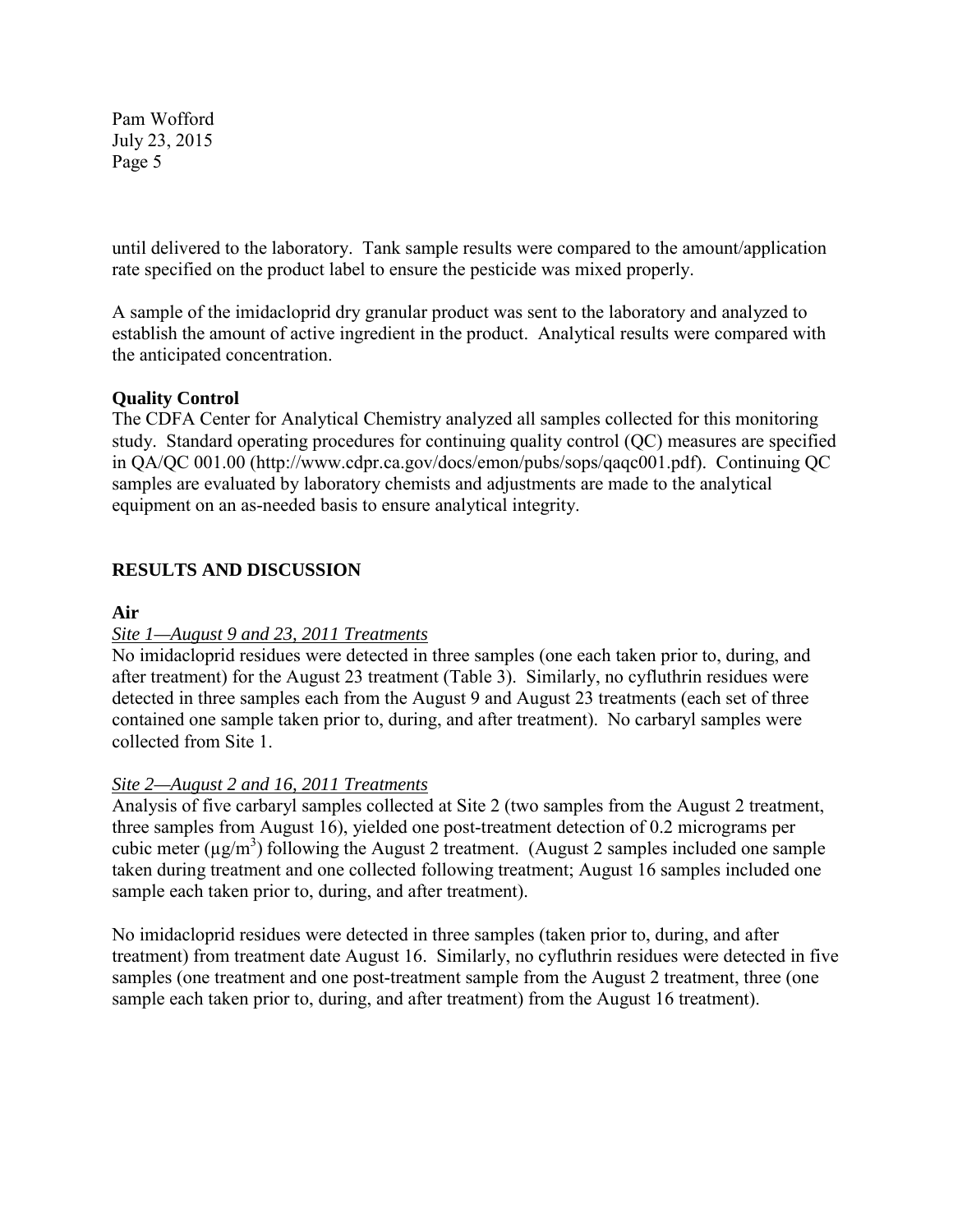#### **Foliage Samples**

Foliage samples were analyzed for dislodgeable residues of carbaryl and cyfluthrin (Table 4).

#### *Site 1—August 9 and 23, 2011 Treatments*

Eight samples were collected for the August 9 treatment and analyzed for cyfluthrin (four preand four post-treatment samples). Of these, three post-treatment samples exhibited detections of 0.04, 0.08 and 0.12  $\mu$ g/cm<sup>2</sup>. Four pre-and four post-treatment samples taken on August 23 (two weeks after the initial August 9 treatment at Site 1) contained 0.12, 0.16 and 0.19  $\mu$ g/cm<sup>2</sup> pretreatment residues and 0.25, 0.28, 0.37 and 0.38  $\mu$ g/cm<sup>2</sup> post-treatment residues. No Site 1 samples were analyzed for carbaryl.

#### *Site 2—August 2 and 16, 2011 Treatments*

Four August 2 treatment samples were collected and analyzed for carbaryl (two each pre- and post-treatment samples); the post-treatment samples contained residues of 0.04 and 9.33  $\mu$ g/cm<sup>2</sup>. Four samples (two each pre- and post-treatment samples) were collected for the second carbaryl treatment two weeks later (August 16); of these, one pre-treatment sample contained 5.13  $\mu$ g/cm<sup>2</sup> and two post-treatment samples contained 1.64 and  $20.28 \mu$ g/cm<sup>2</sup>.

Two August 2 post-treatment samples were collected and analyzed for cyfluthrin, one contained 0.14  $\mu$ g/cm<sup>2</sup> (no pre-treatment samples were collected). Four samples (two each pre- and posttreatment) were collected for the second Site 2 treatment two weeks later (August 16) and contained pre-treatment residues of 0.09 and 0.16  $\mu$ g/cm<sup>2</sup> and post-treatment residues of 0.11 and 0.23  $\mu$ g/cm<sup>2</sup>.

#### **Fruit Samples**

Fruit (apple) was only available from Site 2; four samples were collected and analyzed for carbaryl. Fruit collected prior to the first application on August 2 did not contain carbaryl residues (Table 5). Three days after the first application, sampled fruit contained 4.00 ppm of carbaryl. A sample collected two weeks after the first application contained 2.33 ppm. A final sample collected three days after the second and final application (August 16) contained 10.72 ppm. The United States Environmental Protection Agency (U.S. EPA) tolerance value for apples (15 ppm) was not exceeded.

#### **Turf/Soil Samples**

Three turf/soil plugs were analyzed for imidacloprid (Table 6). One pre-treatment and two posttreatment samples were collected at Site 1 for the August 23, 2011, treatment. No residues were detected in the pre-treatment sample; the two post-treatment samples exhibited detections of 0.18 and 0.55  $\mu$ g/cm<sup>2</sup>.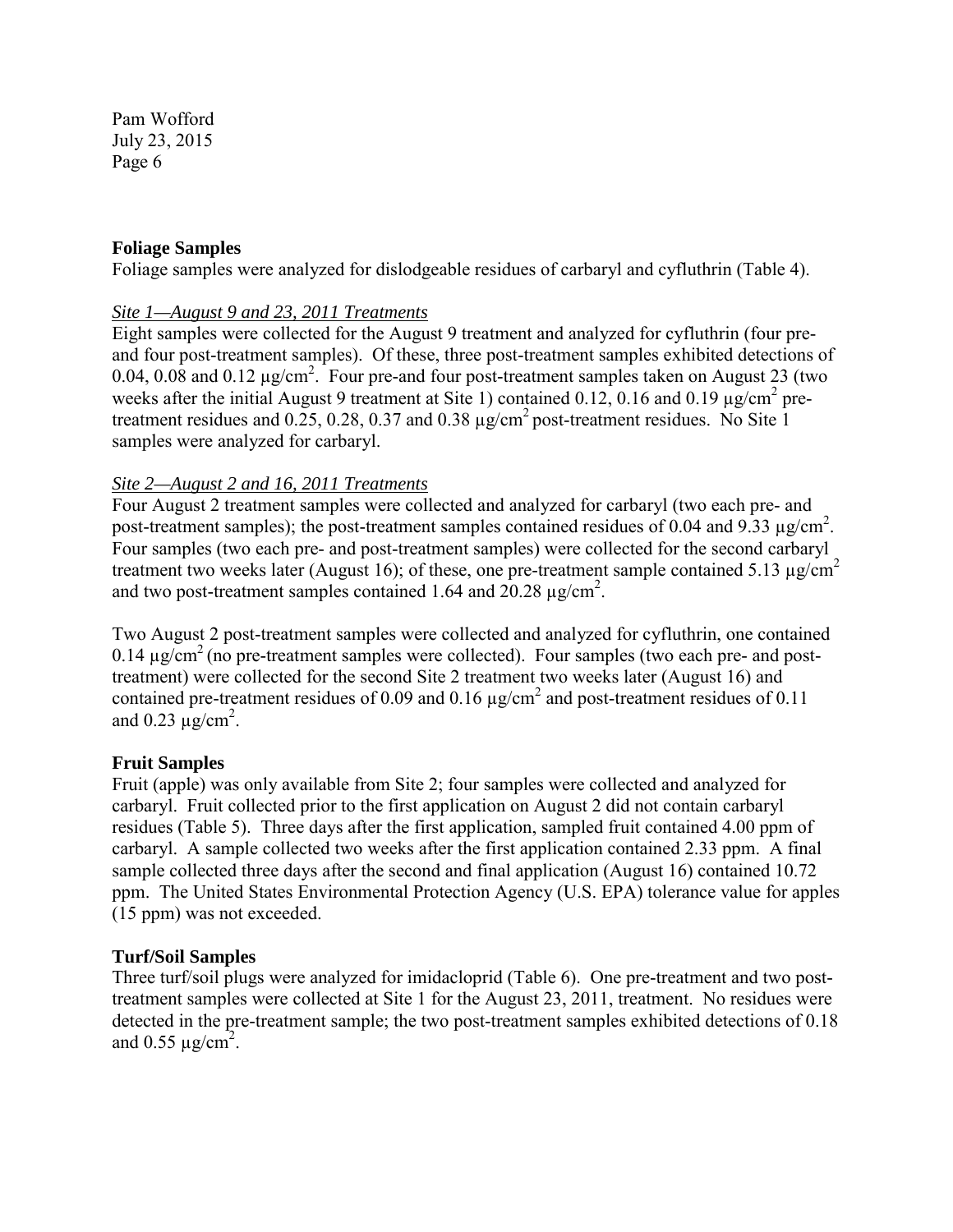#### **Water**

No carbaryl, imidacloprid or cyfluthrin resides were detected in water samples collected from a pond at application Site 2, or from swimming pools at application sites 1 and 2 during pre- and post-treatments for treatment dates August 2, 16 and 23, 2011 (Table 7).

#### **Mass Deposition Sheets**

Three samples were taken at Site 2 during the August 16, 2011, imidacloprid treatment (Table 8). Detections ranged from 2.8 to 3.9  $\mu$ g/cm<sup>2</sup>. The label rate for this imidacloprid product is 3.4 to 4.4  $\mu$ g/cm<sup>2</sup>.

#### **Tank Mix/Product Concentration**

The single carbaryl tank sample taken at Site 2 for the August 16, 2011, treatment exhibited a concentration of 0.195 percent carbaryl; the expected concentration was 0.240 percent (Table 9). Three cyfluthrin tank samples averaged a concentration of 0.0030 for two samples taken at Site 1 on August 9 and 23, and one sample taken at Site 2 on August 16; the expected concentration was 0.0046 percent.

A sample of Merit<sup>®</sup> 0.5 G Insecticide (imidacloprid dry granular product) was analyzed to determine the product concentration at the time of treatment. The product tested at 0.46 percent active ingredient; the anticipated concentration was 0.5 percent.

#### **CONCLUSION**

Monitoring of the Japanese beetle eradication program pesticide treatments yielded the following results.

- One post-treatment air sample analyzed for carbaryl yielded a detection of 0.2  $\mu$ g/m<sup>3</sup> which was below the acute inhalation screening level of 51.7  $\mu$ g/m<sup>3</sup>. No imidacloprid or cyfluthrin residues were detected in air at either site for various sample dates.
- Foliage samples collected from Site 2 analyzed for dislodgeable residues of carbaryl contained post-treatment detections of 0.04 and 9.33  $\mu$ g/cm<sup>2</sup> (August 2 treatment) and 1.64 to 20.28  $\mu$ g/cm<sup>2</sup> (August 16 treatment).

Foliage samples collected from Site 1 analyzed for dislodgeable residues of cyfluthrin contained post-treatment detections of 0.04 to 0.12  $\mu$ g/cm<sup>2</sup> (August 9 treatment) and 0.25 to 0.38  $\mu$ g/cm<sup>2</sup> (August 23 treatment). Samples from Site 2 exhibited post-treatment cyfluthrin detections of 0.14  $\mu$ g/cm<sup>2</sup> (August 2 treatment) and 0.09 to 0.23  $\mu$ g/cm<sup>2</sup> (August 16 treatment).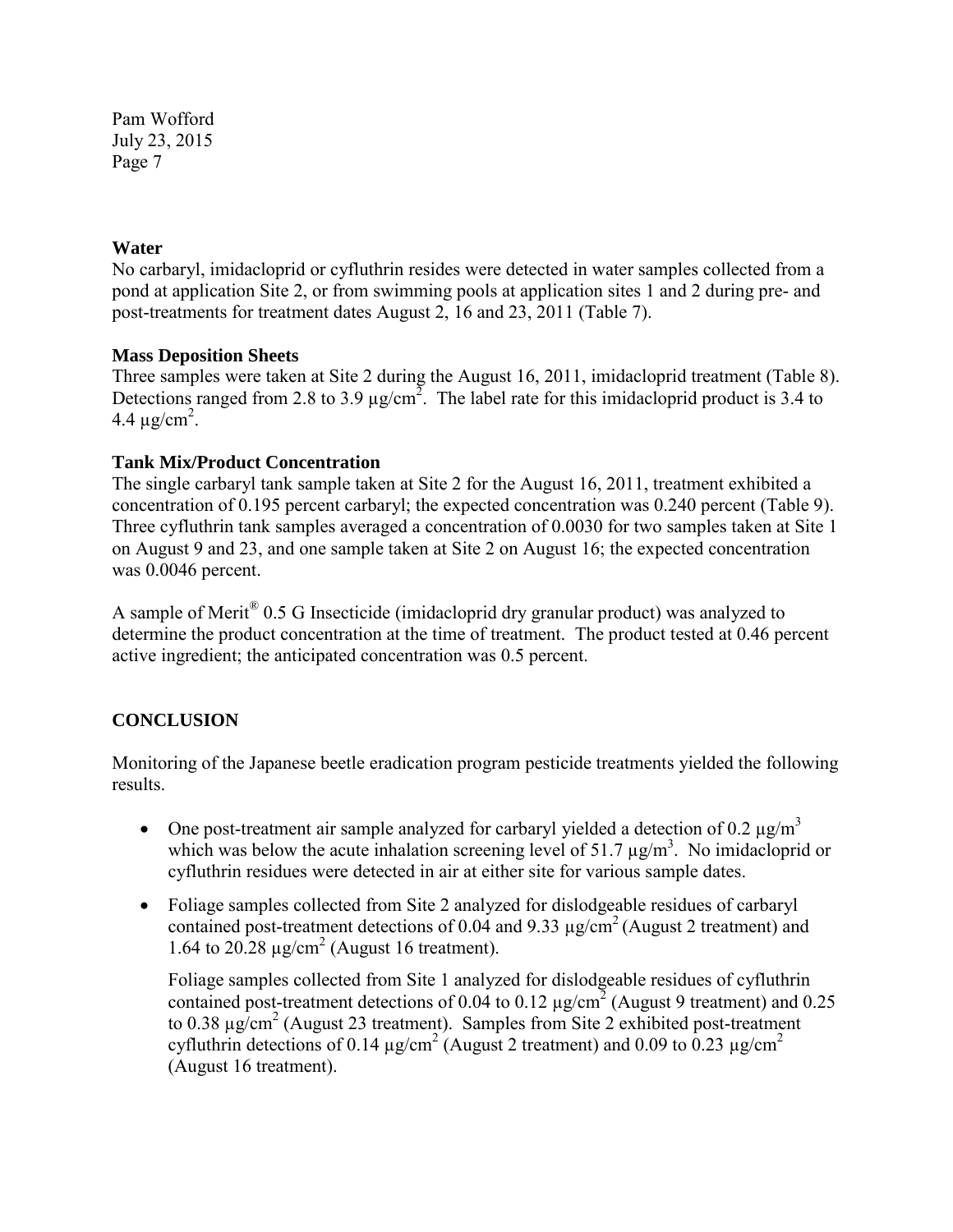- Fruit (apple) samples analyzed for carbaryl exhibited a maximum detection of 10.72 ppm. The U.S. EPA tolerance value for apples (15 ppm) was not exceeded.
- Three turf/soil plug samples analyzed for imidacloprid yielded two post-treatment detections of 0.18 and 0.55  $\mu$ g/cm<sup>2</sup>; no residues were detected in the single pre-treatment sample.
- Water samples yielded no detections of carbaryl, imidacloprid or cyfluthrin in pre- and post-treatment samples from a pond at Site 2 and swimming pools at sites 1 and 2.
- The average concentration of MDS analyzed for granular imidacloprid was 3.3  $\mu$ g/cm<sup>2</sup>; the label rate for this product is 3.4 to 4.4  $\mu$ g/cm<sup>2</sup>.
- The tank concentration of carbaryl at Site 2 on treatment date August 16, 2011, was 0.195 percent; the anticipated concentration was 0.240 percent.
- The average tank concentration of cyfluthrin for treatments at sites 1 and 2 on treatment dates August 9 (Site1), August 16 (Site 2), and August 23, 2011 (Site 1), was 0.0030 percent; the anticipated concentration was 0.0046 percent.
- Analysis of a sample of Merit<sup>®</sup> 0.5 G Insecticide tested at 0.46 percent active ingredient; the anticipated product concentration was 0.5 percent.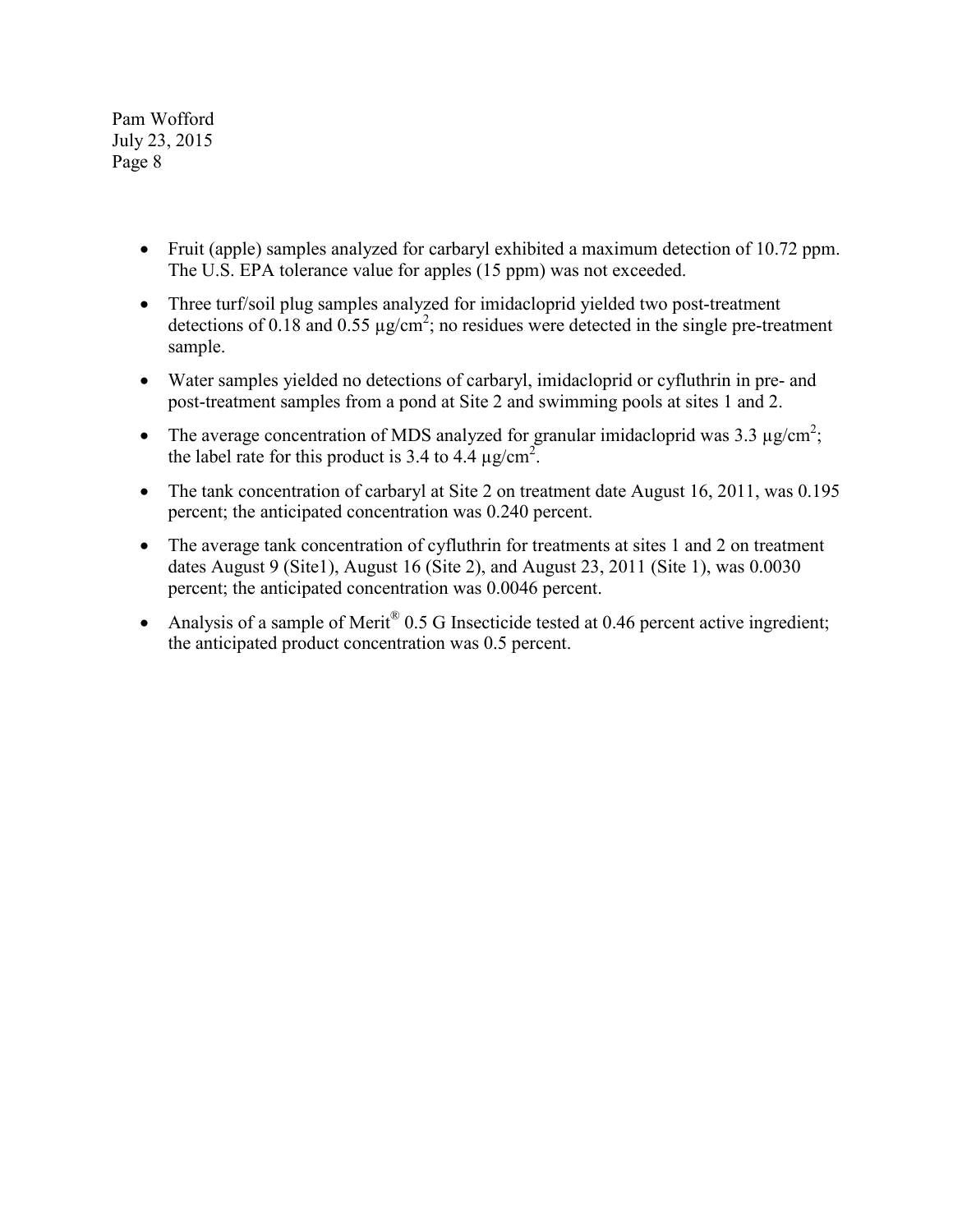> **Table 1.** Number of samples collected at two sites in Sacramento County for carbaryl, imidacloprid and cyfluthrin in air, foliage, fruit, turf/soil, water, mass deposition sheets and the application tank.

| <b>Sampling</b><br><b>Medium</b> | <b>Treatment</b> | <b>Number of Samples Taken</b><br>for Each Pesticide |                  |                  |  |
|----------------------------------|------------------|------------------------------------------------------|------------------|------------------|--|
|                                  | <b>Site</b>      | Carbaryl                                             | Imidacloprid     | Cyfluthrin       |  |
| Air                              |                  | $\theta$                                             | 3                | 6                |  |
|                                  | $\overline{2}$   | 5                                                    | 3                | 5                |  |
| Foliage                          |                  | $\mathbf{0}$                                         | $\boldsymbol{0}$ | 16               |  |
|                                  | $\overline{2}$   | 8                                                    | $\overline{0}$   | 6                |  |
| Fruit                            |                  | $\boldsymbol{0}$                                     | $\boldsymbol{0}$ | $\boldsymbol{0}$ |  |
|                                  | $\overline{2}$   | 4                                                    | 0                | $\theta$         |  |
| Turf/Soil                        |                  | $\mathbf{0}$                                         | 3                | $\boldsymbol{0}$ |  |
|                                  | $\overline{2}$   | $\mathbf{0}$                                         | $\overline{0}$   | $\theta$         |  |
| Water                            |                  | $\boldsymbol{0}$                                     | $\overline{2}$   | $\overline{2}$   |  |
|                                  | $\overline{2}$   | 6                                                    | 4                | 6                |  |
| Mass                             |                  | $\theta$                                             | $\theta$         | $\theta$         |  |
| Deposition<br>Sheets             | $\overline{2}$   | $\overline{0}$                                       | 3                | $\theta$         |  |
| Tank Mixture/                    |                  | $\boldsymbol{0}$                                     | $\theta$         | $\overline{2}$   |  |
| Product<br>Concentration         | $\overline{2}$   |                                                      |                  |                  |  |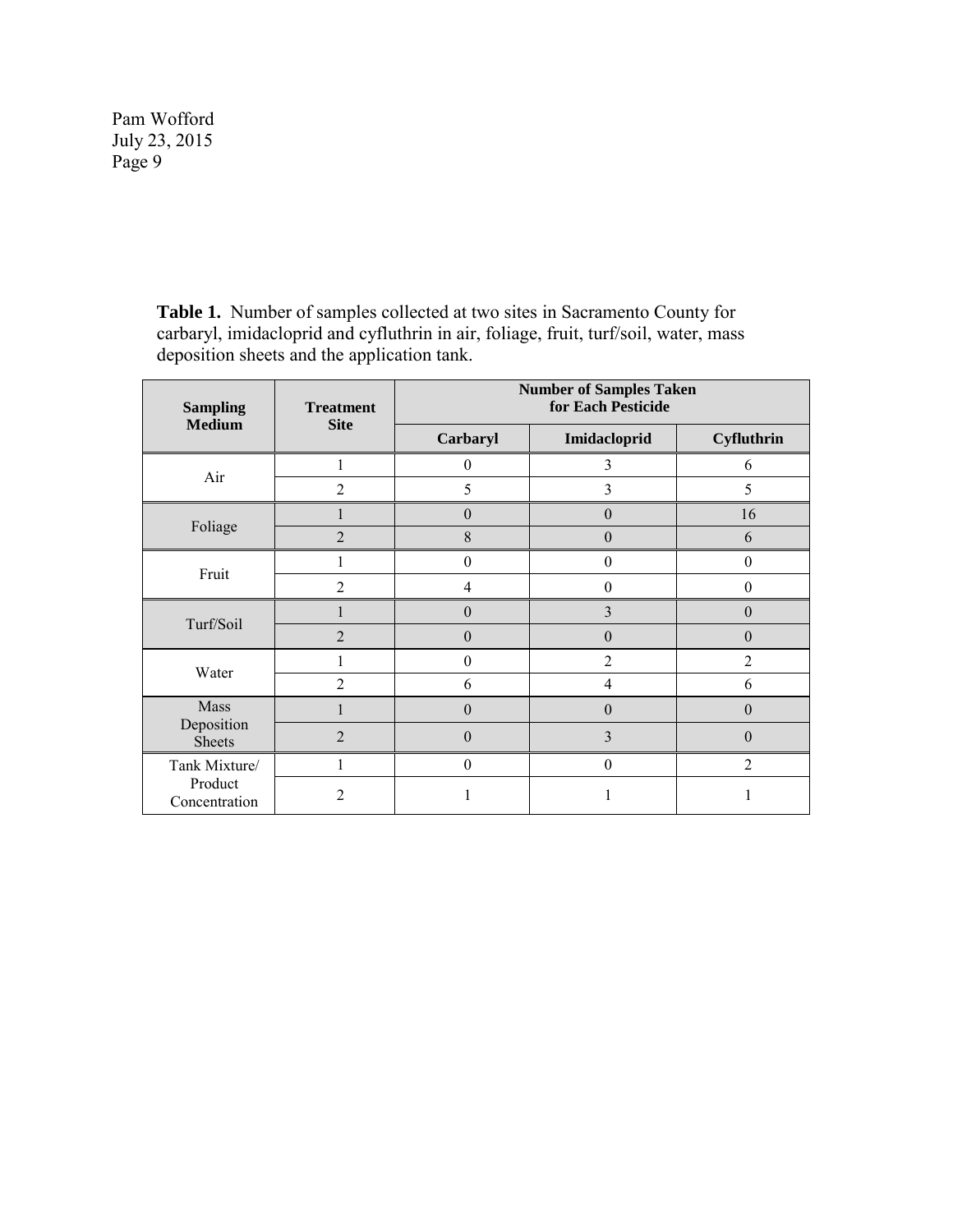**Table 2.** Analytical methods used for carbaryl, imidacloprid and cyfluthrin in all sampling media. Reporting limits presented in micrograms per cubic meter  $(\mu g/m^3)$  micrograms per square centimeter  $(\mu g/cm^2)$ , parts per billion (ppb), parts per million (ppm) and percent.

| <b>Sampling</b>                            | Carbaryl                             |                                                                 | Imidacloprid                       |                                                      | Cyfluthrin                                  |                                                     |
|--------------------------------------------|--------------------------------------|-----------------------------------------------------------------|------------------------------------|------------------------------------------------------|---------------------------------------------|-----------------------------------------------------|
| <b>Medium</b>                              | <b>Analytical</b><br><b>Method</b>   | <b>Reporting</b><br>Limit                                       | <b>Analytical</b><br><b>Method</b> | <b>Reporting</b><br>Limit                            | <b>Analytical</b><br><b>Method</b>          | <b>Reporting</b><br>Limit                           |
| Air                                        | $^7$ EM 11.3                         | $\text{ }^{\dagger\dagger}$ 0.1 – 0.3<br>$\mu$ g/m <sup>3</sup> | EM 12.3<br>(Modified)              | $\frac{1}{10}$ 0.01 - 0.07<br>$\mu$ g/m <sup>3</sup> | EM 16.0<br>(Modified)                       | $\frac{1}{10}$ 0.1 – 0.8<br>$\mu$ g/m <sup>3</sup>  |
| Foliage                                    | EM 11.3                              | $^{4}$ 0.002 - 0.15<br>$\mu$ g/cm <sup>2</sup>                  | No Samples                         | No Samples                                           | WHS-SM-1                                    | $\frac{1}{2}0.01 - 0.15$<br>$\mu$ g/cm <sup>2</sup> |
| Fruit                                      | <b>QUECHERS</b><br>Residue<br>Method | $0.01$ ppm                                                      | No Samples                         | No Samples                                           | No Samples                                  | No Samples                                          |
| Turf/Soil                                  | No Samples                           | No Samples                                                      | EM 12.6<br>(Modified)              | 0.003<br>$\mu$ g/cm <sup>2</sup>                     | No Samples                                  | No Samples                                          |
| Water                                      | EM 11.3                              | $0.05$ ppb                                                      | EMON-SM-<br>$05-023$               | $0.05$ ppb                                           | EMON-SM-<br>$05-022$ & $-023$<br>(Modified) | $0.01 - 0.05$<br>ppb                                |
| <b>Mass</b><br>Deposition<br><b>Sheets</b> | No Samples                           | No Samples                                                      | <b>HPLC</b>                        |                                                      | No Samples                                  | No Samples                                          |
| <b>Tank Mixture</b>                        | <b>HPLC</b>                          | Percent                                                         | <b>HPLC</b>                        | Percent                                              | <b>HPLC</b>                                 | Percent                                             |

 **†**Protocols for analytical methods available at: http://www.cdpr.ca.gov/docs/emon/pubs/em\_methd\_main.htm

<sup>††</sup> The reporting limit for air samples varies due to the variation in sample collection duration (sample volume)

<sup>‡</sup> The reporting limit for foliage samples varies due to the difference in leaf surface area for any given sample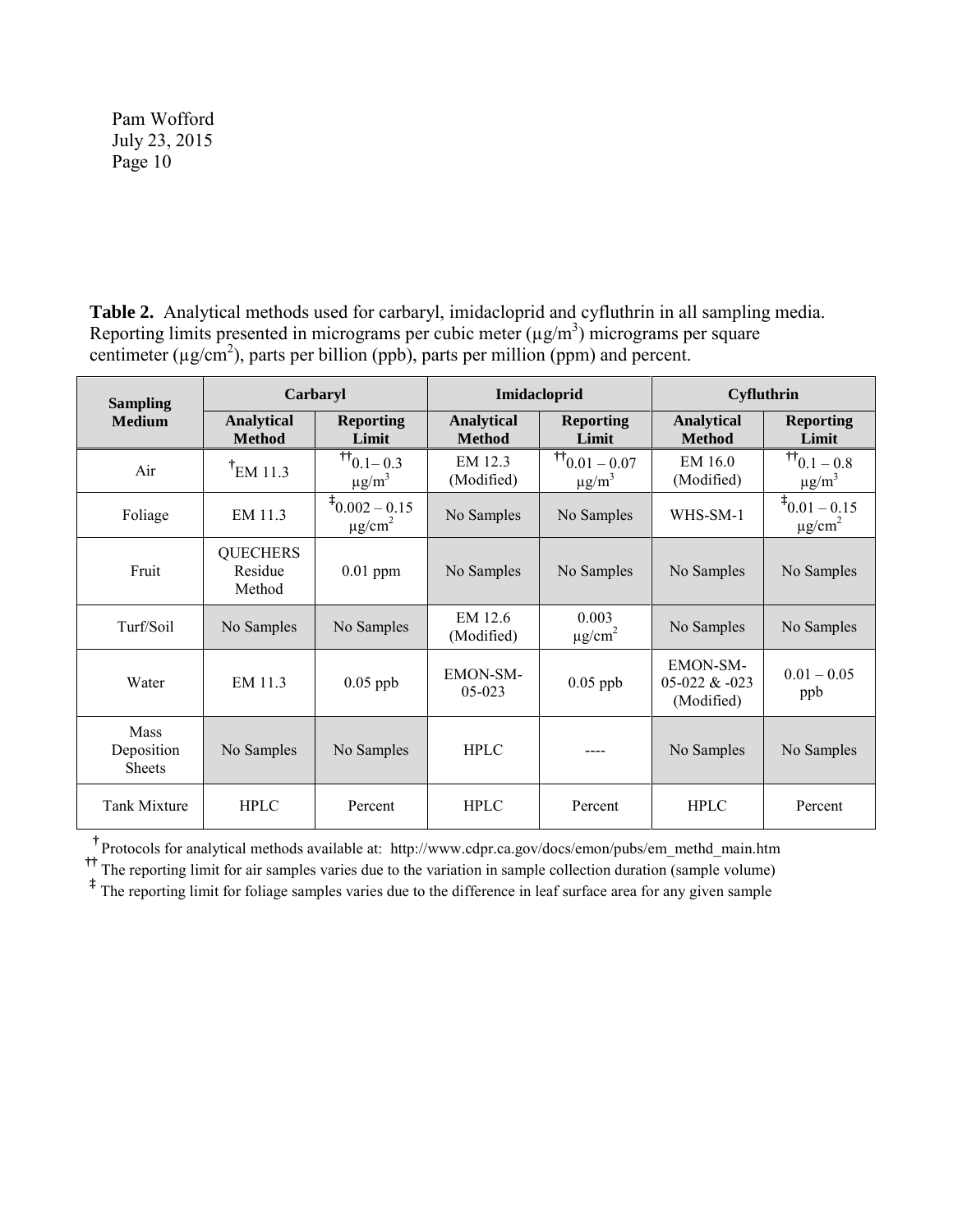| <b>DPR</b> Sample<br><b>Number</b> |     | <b>Treatment</b><br><b>Site</b> | <b>Sample Date</b><br><b>Sample Type</b> |                | <b>Amount</b><br><b>Detected</b><br>$(\mu g/m^3)$ | <b>Reporting</b><br>Limit<br>$(\mu g/m^3)$ |
|------------------------------------|-----|---------------------------------|------------------------------------------|----------------|---------------------------------------------------|--------------------------------------------|
|                                    | 077 | $\overline{2}$                  | 08/02/2011                               | Treatment      | $^{\dagger}ND$                                    | 0.3                                        |
|                                    | 085 | $\overline{2}$                  | 08/02-03/2011                            | Post-Treatment | 0.2                                               | 0.2                                        |
| Carbaryl                           | 097 | $\overline{2}$                  | 08/15-16/2011                            | Pre-Treatment  | ND                                                | 0.1                                        |
|                                    | 143 | $\overline{2}$                  | 08/16/2011                               | Treatment      | <b>ND</b>                                         | 0.2                                        |
|                                    | 146 | $\overline{2}$                  | 08/16-17/2011                            | Post-Treatment | ND                                                | 0.1                                        |
|                                    | 100 | $\overline{2}$                  | 08/15-16/2011                            | Pre-Treatment  | <b>ND</b>                                         | 0.02                                       |
|                                    | 141 | $\overline{2}$                  | 08/16/2011                               | Treatment      | ND                                                | 0.05                                       |
| Imidacloprid                       | 144 | $\overline{2}$                  | 08/16-17/2011                            | Post-Treatment | ND                                                | 0.02                                       |
|                                    | 147 | $\mathbf{1}$                    | 08/22-23/2011                            | Pre-Treatment  | <b>ND</b>                                         | 0.02                                       |
|                                    | 149 | $\mathbf{1}$                    | 08/23/2011                               | Treatment      | <b>ND</b>                                         | 0.07                                       |
|                                    | 154 | $\mathbf{1}$                    | 08/23-24/2011                            | Post-Treatment | <b>ND</b>                                         | 0.01                                       |
|                                    | 078 | $\overline{2}$                  | 08/02/2011                               | Treatment      | ND                                                | 0.7                                        |
|                                    | 084 | $\overline{2}$                  | 08/02-03/2011                            | Post-Treatment | <b>ND</b>                                         | 0.4                                        |
|                                    | 096 | 1                               | 08/08-09/2011                            | Pre-Treatment  | ND                                                | 0.2                                        |
|                                    | 098 | $\mathbf{1}$                    | 08/09/2011                               | Treatment      | <b>ND</b>                                         | 0.8                                        |
| Cyfluthrin                         | 101 | 1                               | 08/09-10/2011                            | Post-Treatment | <b>ND</b>                                         | 0.1                                        |
|                                    | 099 | $\overline{2}$                  | 08/15-16/2011                            | Pre-Treatment  | <b>ND</b>                                         | 0.2                                        |
|                                    | 142 | $\overline{2}$                  | 08/16/2011                               | Treatment      | <b>ND</b>                                         | 0.5                                        |
|                                    | 145 | $\overline{2}$                  | 08/16-17/2011                            | Post-Treatment | ND                                                | 0.2                                        |
|                                    | 133 | 1                               | 08/22-23/2011                            | Pre-Treatment  | ND                                                | 0.1                                        |
|                                    | 148 | 1                               | 08/23/2011                               | Treatment      | ND                                                | 0.7                                        |
|                                    | 153 | 1                               | 08/23-24/2011                            | Post-Treatment | ND                                                | 0.1                                        |

**Table 3.** Results of air sampling for carbaryl, imidacloprid and cyfluthrin. Results are presented in micrograms per cubic meter  $(\mu g/m^3)$ .

**†** Not detected; concentration below the reporting limit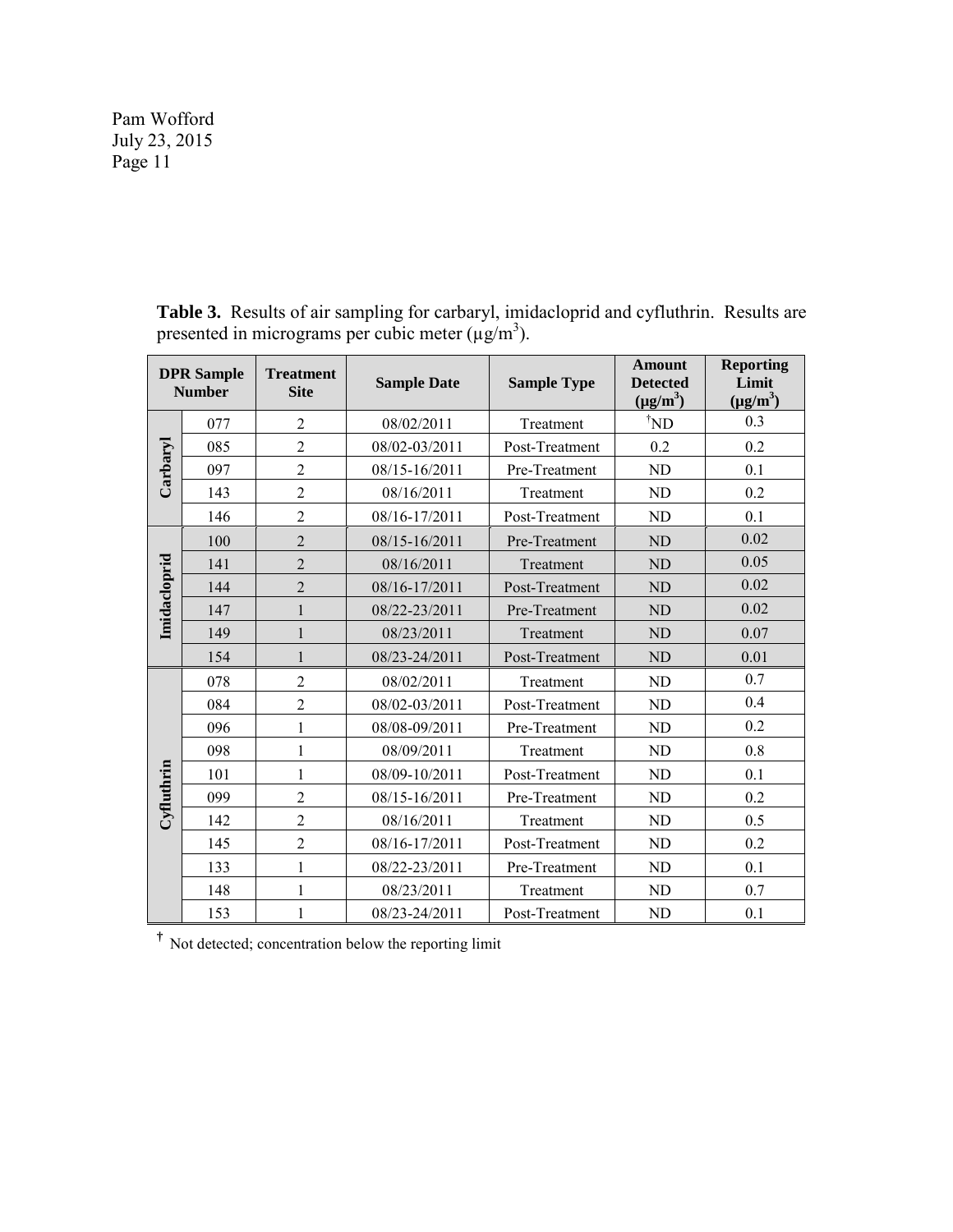**Table 4.** Results of foliage samples analyzed for dislodgeable residues of carbaryl and cyfluthrin from two sites in Sacramento County. Results are presented in micrograms per square centimeter ( $\mu$ g/cm<sup>2</sup>).

| <b>DPR</b> Sample<br><b>Number</b> |     | <b>Treatment</b><br><b>Site</b> | <b>Sample Date</b> | <b>Sample Type</b> | <b>Amount</b><br><b>Detected</b><br>$(\mu g/cm^2)$ | <b>Reporting</b><br>Limit<br>$(\mu g/cm^2)$ |
|------------------------------------|-----|---------------------------------|--------------------|--------------------|----------------------------------------------------|---------------------------------------------|
|                                    | 081 | $\overline{2}$                  | 08/02/2011         | Pre-Treatment      | $^{\dagger}ND$                                     | 0.10                                        |
|                                    | 082 | $\overline{2}$                  | 08/02/2011         | Pre-Treatment      | <b>ND</b>                                          | 0.09                                        |
|                                    | 088 | $\overline{2}$                  | 08/02/2011         | Post-Treatment     | 9.33                                               | 0.14                                        |
|                                    | 089 | $\overline{2}$                  | 08/02/2011         | Post-Treatment     | 0.04                                               | 0.15                                        |
| Carbaryl                           | 110 | $\overline{2}$                  | 08/16/2011         | Pre-Treatment      | ND                                                 | 0.003                                       |
|                                    | 113 | $\overline{2}$                  | 08/16/2011         | Pre-Treatment      | 5.13                                               | 0.002                                       |
|                                    | 125 | $\overline{2}$                  | 08/16/2011         | Post-Treatment     | 20.28                                              | 0.002                                       |
|                                    | 135 | $\overline{2}$                  | 08/16/2011         | Post-Treatment     | 1.64                                               | 0.003                                       |
|                                    | 091 | $\overline{2}$                  | 08/02/2011         | Post-Treatment     | 0.14                                               | 0.12                                        |
|                                    | 092 | $\overline{2}$                  | 08/02/2011         | Post-Treatment     | ND                                                 | 0.15                                        |
|                                    | 102 | $\mathbf{1}$                    | 08/09/2011         | Pre-Treatment      | ND                                                 | 0.02                                        |
|                                    | 103 | $\mathbf{1}$                    | 08/09/2011         | Pre-Treatment      | ND                                                 | 0.02                                        |
|                                    | 105 | $\mathbf{1}$                    | 08/09/2011         | Pre-Treatment      | ND                                                 | 0.01                                        |
|                                    | 106 | $\mathbf{1}$                    | 08/09/2011         | Pre-Treatment      | ND                                                 | 0.02                                        |
|                                    | 104 | $\mathbf{1}$                    | 08/09/2011         | Post-Treatment     | $t_{0.12}$                                         | 0.02                                        |
|                                    | 107 | $\mathbf{1}$                    | 08/09/2011         | Post-Treatment     | ND                                                 | 0.02                                        |
|                                    | 108 | $\mathbf{1}$                    | 08/09/2011         | Post-Treatment     | 0.08                                               | 0.02                                        |
|                                    | 109 | $\mathbf{1}$                    | 08/09/2011         | Post-Treatment     | 0.04                                               | 0.02                                        |
| $Cy$ fluthrin                      | 111 | $\overline{2}$                  | 08/16/2011         | Pre-Treatment      | 0.09                                               | 0.01                                        |
|                                    | 112 | $\overline{2}$                  | 08/16/2011         | Pre-Treatment      | 0.16                                               | 0.02                                        |
|                                    | 134 | $\overline{2}$                  | 08/16/2011         | Post-Treatment     | 0.11                                               | 0.01                                        |
|                                    | 139 | $\overline{2}$                  | 08/16/2011         | Post-Treatment     | 0.23                                               | 0.02                                        |
|                                    | 136 | $\mathbf{1}$                    | 08/23/2011         | Pre-Treatment      | ND                                                 | 0.01                                        |
|                                    | 137 | $\mathbf{1}$                    | 08/23/2011         | Pre-Treatment      | 0.12                                               | 0.02                                        |
|                                    | 138 | $\mathbf{1}$                    | 08/23/2011         | Pre-Treatment      | 0.19                                               | 0.01                                        |
|                                    | 140 | $\mathbf{1}$                    | 08/23/2011         | Pre-Treatment      | 0.16                                               | 0.01                                        |
|                                    | 155 | $\mathbf{1}$                    | 08/23/2011         | Post-Treatment     | 0.38                                               | 0.01                                        |
|                                    | 156 | $\mathbf{1}$                    | 08/23/2011         | Post-Treatment     | 0.25                                               | 0.02                                        |
|                                    | 157 | 1                               | 08/23/2011         | Post-Treatment     | 0.28                                               | 0.01                                        |
|                                    | 167 | $\mathbf{1}$                    | 08/23/2011         | Post-Treatment     | 0.37                                               | 0.02                                        |

**†** Not detected; concentration below the reporting limit

**‡** Leaf surface area was not measured; estimated from background samples

**\*** Reporting limit estimated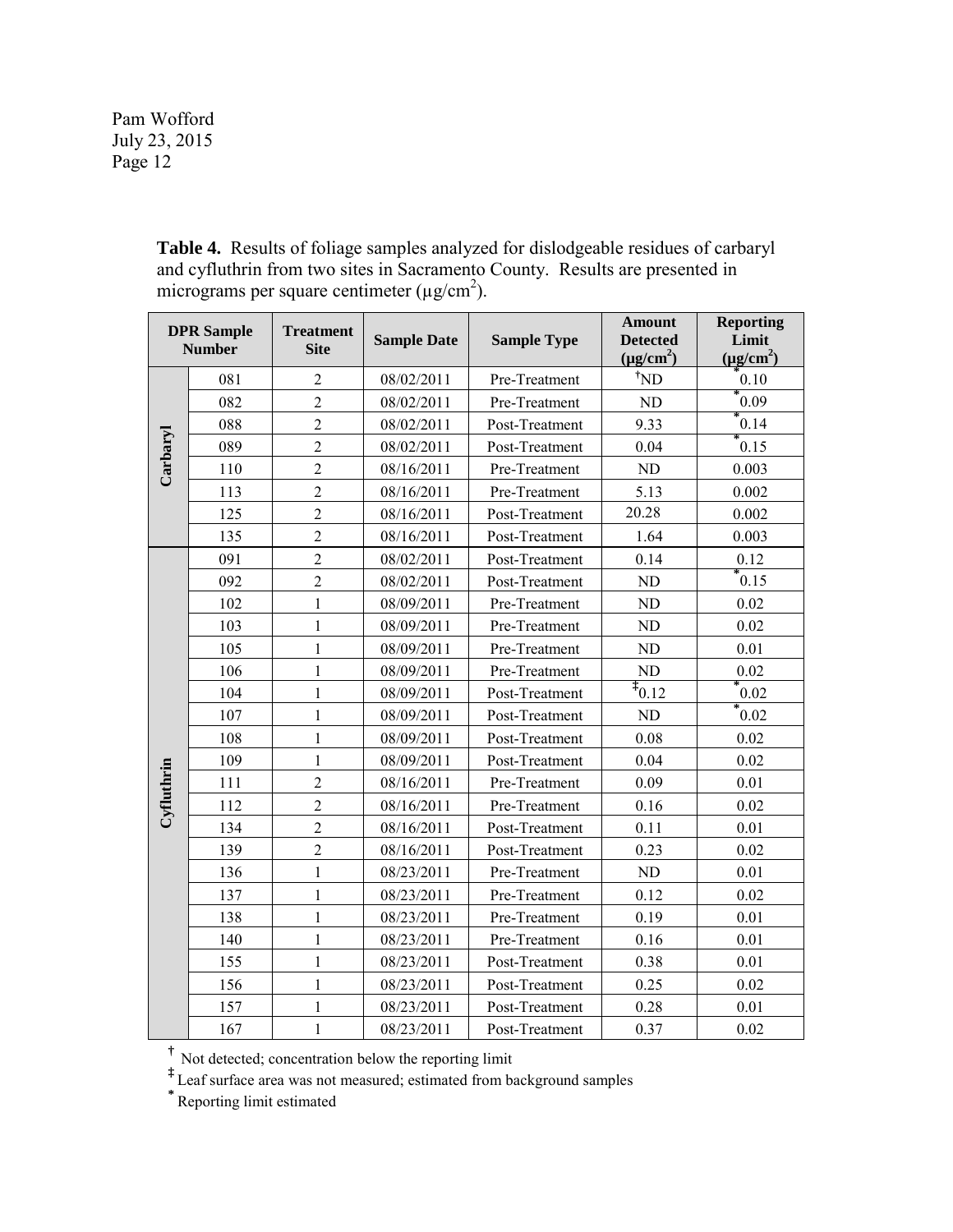**Table 5.** Results of fruit samples (apple) analyzed for carbaryl. Results are presented in parts per million (ppm).

| <b>DPR</b><br><b>Sample</b><br><b>Number</b> | <b>Treatment</b><br><b>Site</b> | <b>Sample Date</b> | <b>Sample Type</b> | Amount<br><b>Detected</b><br>(ppm) | <b>Reporting</b><br>Limit<br>(ppm) | <b>U.S. EPA</b><br><b>Tolerance</b><br>(ppm) |
|----------------------------------------------|---------------------------------|--------------------|--------------------|------------------------------------|------------------------------------|----------------------------------------------|
| 083                                          | $\overline{2}$                  | 08/2/2011          | Pre-Treatment      | $\boldsymbol{N}$                   |                                    |                                              |
| 090                                          | 2                               | 08/05/2011         | Post-Treatment     | 4.00                               | 0.01                               | 15                                           |
| 150                                          | 2                               | 08/16/2011         | Pre-Treatment      | 2.33                               |                                    |                                              |
| 152                                          | $\overline{2}$                  | 08/19/2011         | Post-Treatment     | 10.72                              |                                    |                                              |

**†** Not detected; concentration below the reporting limit

**Table 6.** Results of turf/soil plug sampling for imidacloprid. Results are presented in micrograms per square centimeter  $(\mu g/cm^2)$ .

| <b>DPR</b><br><b>Sample</b><br><b>Number</b> | <b>Treatment</b><br><b>Site</b> | <b>Sample Date</b> | <b>Sample Type</b> | Amount<br><b>Detected</b><br>$(\mu g/cm^2)$ | <b>Reporting</b><br>Limit<br>$(\mu g/cm^2)$ |
|----------------------------------------------|---------------------------------|--------------------|--------------------|---------------------------------------------|---------------------------------------------|
| 161                                          |                                 | 08/23/2011         | Pre-Treatment      | $\boldsymbol{\mathsf{\dot{\Gamma}ND}}$      |                                             |
| 163                                          |                                 | 08/23/2011         | Post-Treatment     |                                             | 0.003                                       |
| 164                                          |                                 | 08/23/2011         | Post-Treatment     | 0.18                                        |                                             |

**†** Not detected; concentration below the reporting limit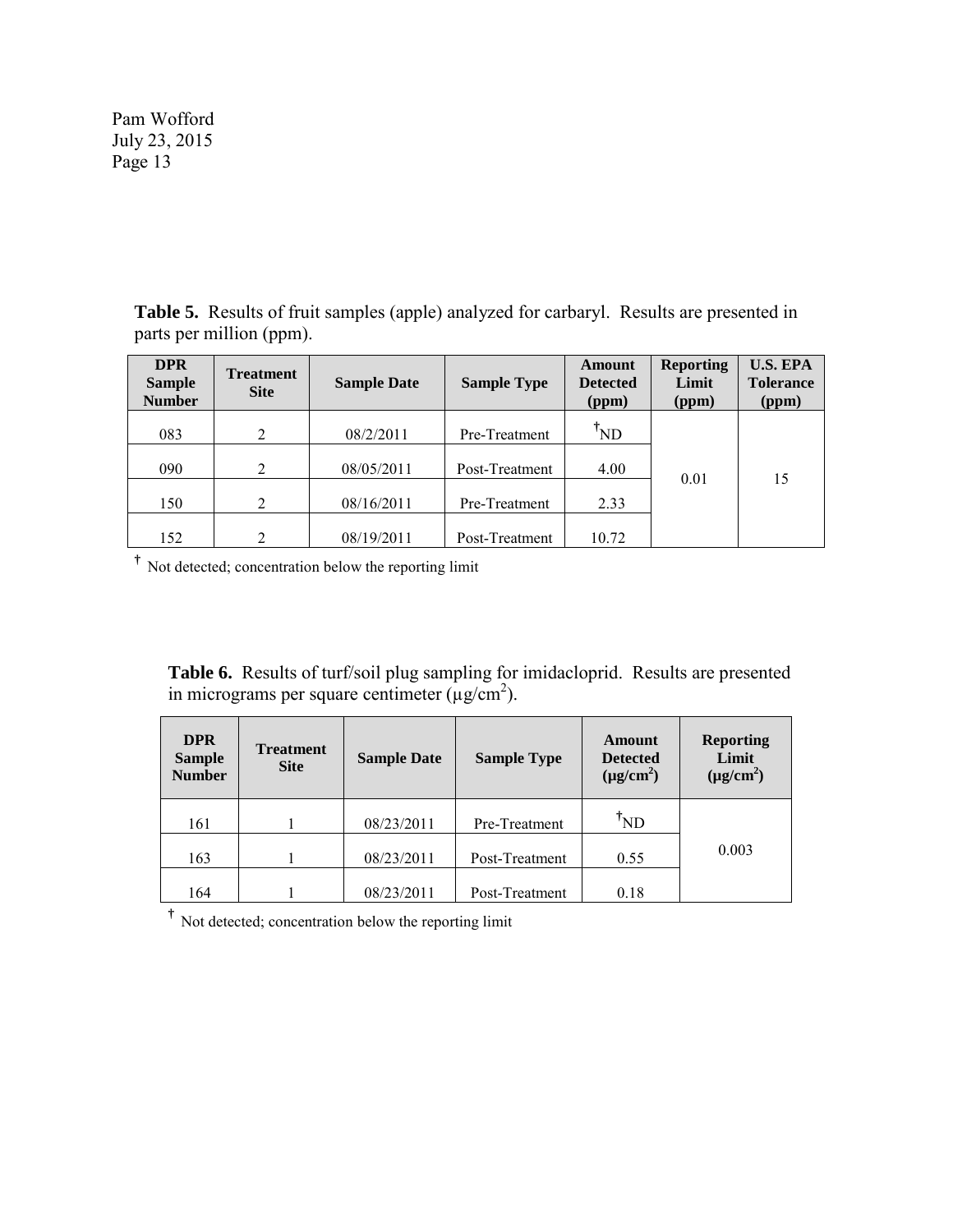| <b>DPR</b> Sample<br><b>Number</b> |     | <b>Treatment Site</b> | <b>Site Type</b>    | <b>Sample</b><br><b>Date</b> | <b>Sample</b><br><b>Interval</b> | <b>Amount</b><br><b>Detected</b><br>(ppb) | <b>Reporting</b><br>Limit<br>(ppb) |  |
|------------------------------------|-----|-----------------------|---------------------|------------------------------|----------------------------------|-------------------------------------------|------------------------------------|--|
|                                    | 093 | $\overline{2}$        | Pond                | 08/03/2011                   | Post-Treatment                   | $\boldsymbol{N}$                          |                                    |  |
|                                    | 094 | $\overline{c}$        | $\overline{f}_{SP}$ | 08/03/2011                   | Post-Treatment                   | ND                                        |                                    |  |
| Carbaryl                           | 131 | $\overline{2}$        | Pond                | 08/16/2011                   | Pre-Treatment                    | ND                                        |                                    |  |
|                                    | 132 | $\overline{c}$        | <b>SP</b>           | 08/16/2011                   | Pre-Treatment                    | ND                                        |                                    |  |
|                                    | 130 | $\overline{2}$        | Pond                | 08/16/2011                   | Post-Treatment                   | ND                                        |                                    |  |
|                                    | 151 | $\overline{2}$        | <b>SP</b>           | 08/16/2011                   | Post-Treatment                   | ND                                        | 0.05                               |  |
|                                    | 131 | $\mathbf 2$           | Pond                | 08/16/2011                   | Pre-Treatment                    | ND                                        |                                    |  |
|                                    | 132 | $\overline{c}$        | <b>SP</b>           | 08/16/2011                   | Pre-Treatment                    | ND                                        |                                    |  |
|                                    | 130 | $\overline{2}$        | Pond                | 08/16/2011                   | Post-Treatment                   | ND                                        |                                    |  |
| Imidacloprid                       | 151 | $\overline{c}$        | <b>SP</b>           | 08/16/2011                   | Post-Treatment                   | ND                                        |                                    |  |
|                                    | 169 | 1                     | <b>SP</b>           | 08/22/2011                   | Pre-Treatment                    | ND                                        |                                    |  |
|                                    | 168 | $\mathbf{1}$          | <b>SP</b>           | 08/23/2011                   | Post-Treatment                   | ND                                        |                                    |  |
|                                    | 093 | $\overline{2}$        | Pond                | 08/03/2011                   | Post-Treatment                   | ND                                        | 0.01                               |  |
|                                    | 094 | $\overline{c}$        | <b>SP</b>           | 08/03/2011                   | Post-Treatment                   | ND                                        |                                    |  |
|                                    | 131 | $\overline{c}$        | Pond                | 08/16/2011                   | Pre-Treatment                    | ND                                        |                                    |  |
|                                    | 132 | $\overline{2}$        | <b>SP</b>           | 08/16/2011                   | Pre-Treatment                    | ND                                        |                                    |  |
| Cyfluthrin                         | 130 | $\overline{2}$        | Pond                | 08/16/2011                   | Post-Treatment                   | ND                                        | 0.05                               |  |
|                                    | 151 | $\overline{2}$        | <b>SP</b>           | 08/16/2011                   | Post-Treatment                   | ND                                        |                                    |  |
|                                    | 169 | 1                     | <b>SP</b>           | 08/22/2011                   | Pre-Treatment                    | ND                                        |                                    |  |
|                                    | 168 | 1                     | <b>SP</b>           | 08/23/2011                   | Post-Treatment                   | ND                                        |                                    |  |

**Table 7.** Results of water sampling. Reporting limits are presented in parts per billion (ppb).

**†** Not detected; concentration below the reporting limit **‡** Swimming pool (SP)